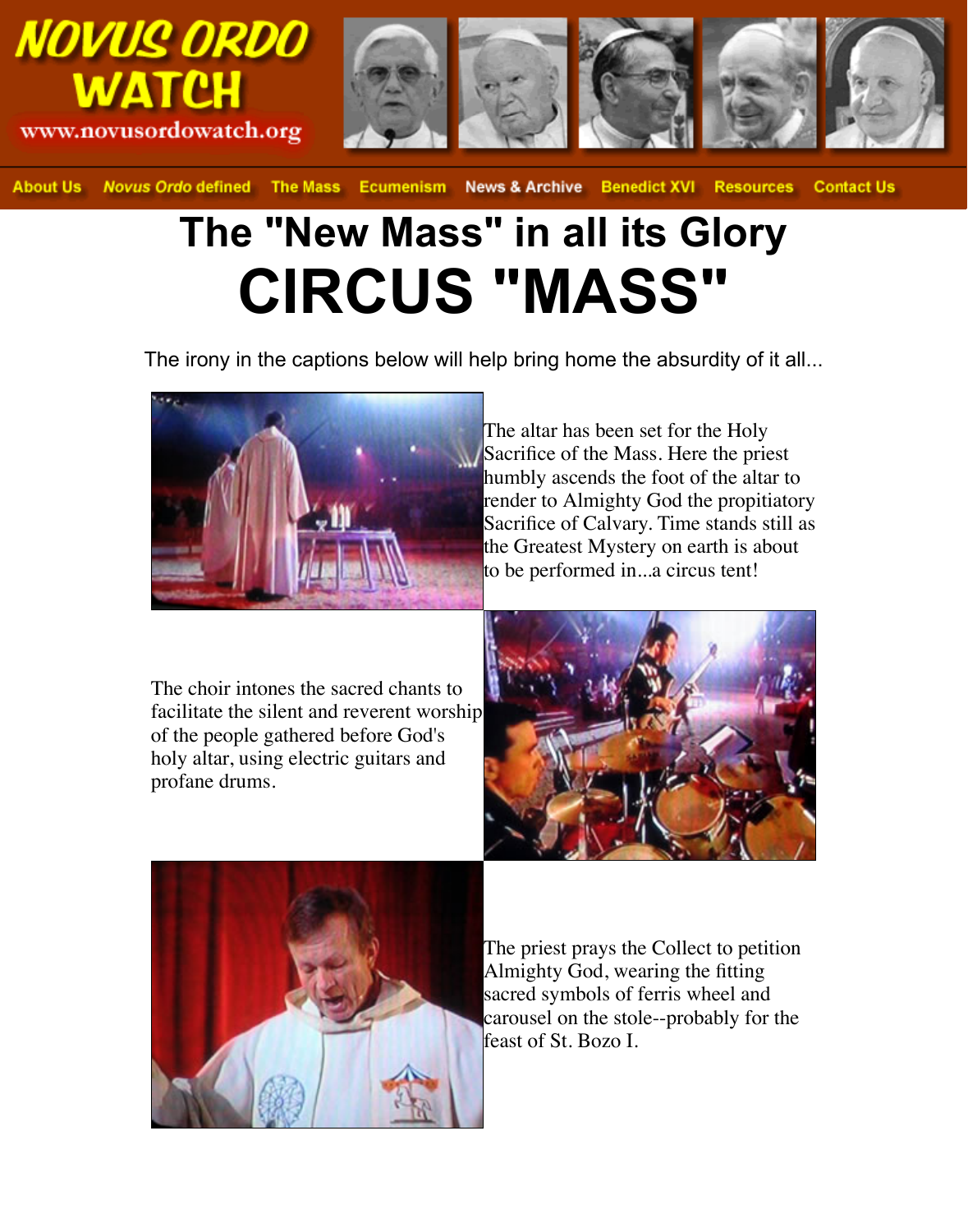In preparation to offer the Spotless Sacrifice to the Most Holy Trinity on this fitting elephant stool, certainly surrounded by the pleasing odor of elephant dung, the priest begs God to forgive the sins of His people and to receive their fitting adoration.





Reverent silence at the most sacred moment of this propitiatory Sacrifice....

All kneel reverently in profound adoration and with the greatest humility before the Adorable Sacrament of the Altar.





The Holy Communion hosts are perfectly spread out on the elephant stool, since they are truly and literally the Body and Blood of Jesus Christ, who is God. This is why nothing less than an elephant stool will do.

(Alright, we really can't figure this one out.)



## **Concluding Note:**

The *Novus Ordo* Church claims that their New Mass is their highest and holiest